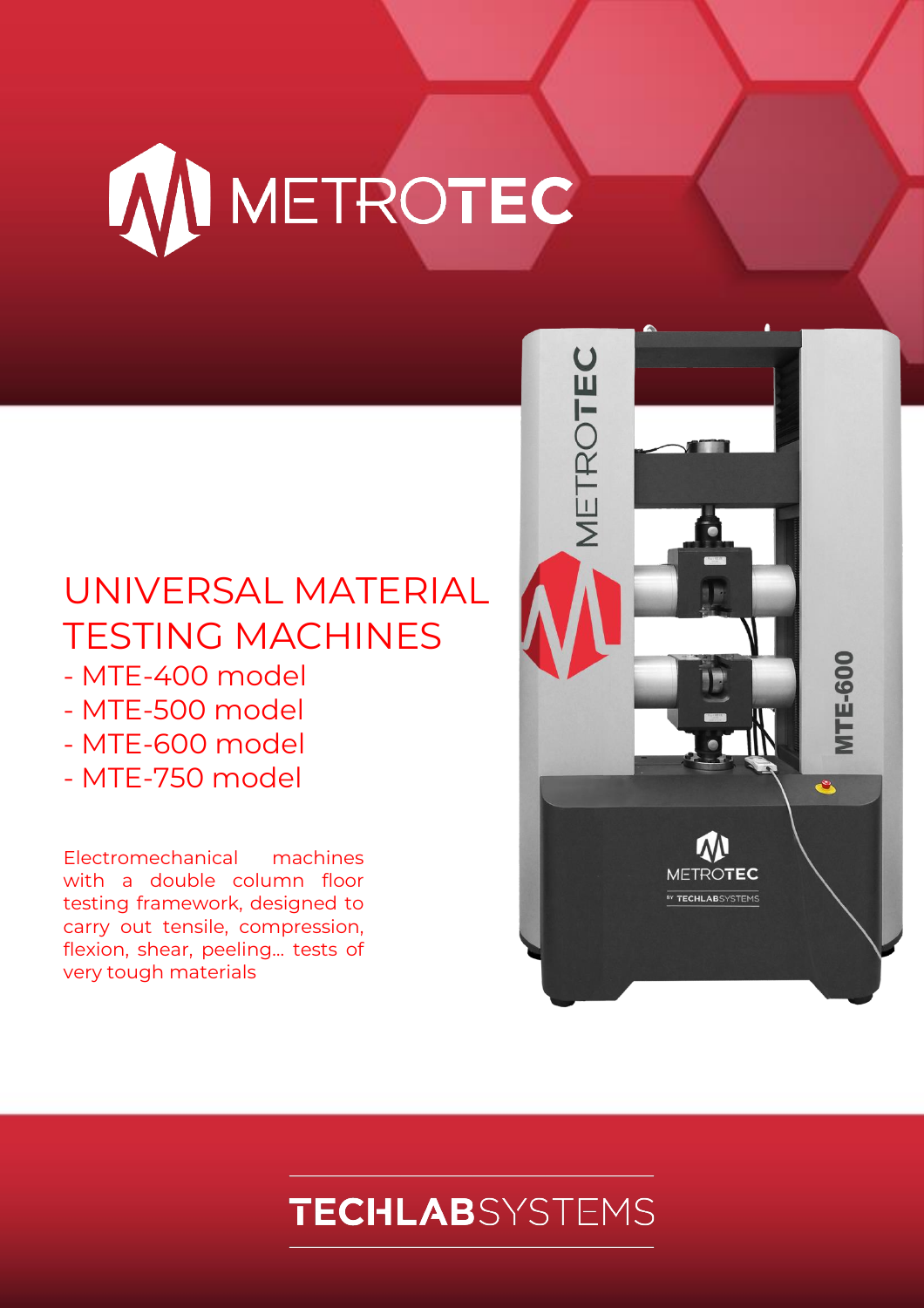

Universal Materials Testing Machines, with 2 columns designed to perform Tensile - Compression - Flex - Shear - Peel - Tear tests ... on samples of materials such as Metals, Alloys, Plastics, Rubber, Composites, Wood, Textiles,, Ropes, Cables…

# **MTE-40O/500/600/750**

- **Maximum force capacity: 400 kN / 500 kN / 600 kN / 750 kN (corresponding to the model)**
- **Range of available load cells not included in the standard supply: 300 kN - 200 kN – 100 kN - 50kN – 25 kN – 10 kN – 5 kN (maximum capacity of each model)**
- **Tests - Traction - Compression - Flexion - Shear ...**
- **Accuracy ± 0.5% (Class 0.5)**
- **Electromechanical Drive**
- **The testing machine in standard supply is equipped**
- **With METROTEST Testing Software and Laptop**
- **Large workspace in test area**
- **Ergonomic, robust and precise**

#### **General Information**

The MTE-400/500/600/750 Universal Electromechanical Testing Machines have the most advanced and reliable structure in electromechanical testing framework with 2 ball circulation spindles. The computerized control system allows for closed-loop control of parameters such as test force, specimen deformation and crossbar travel, etc. The system realizes in real time on the PC screen test diagrams, test curves and creation of test reports. Closed-loop control through the METROTEST test program makes it possible to carry out cyclical tests. Through a simple connection with different accessories, the MTE-400/500/600/750 series can test various materials and components to suit your needs in quality control and research.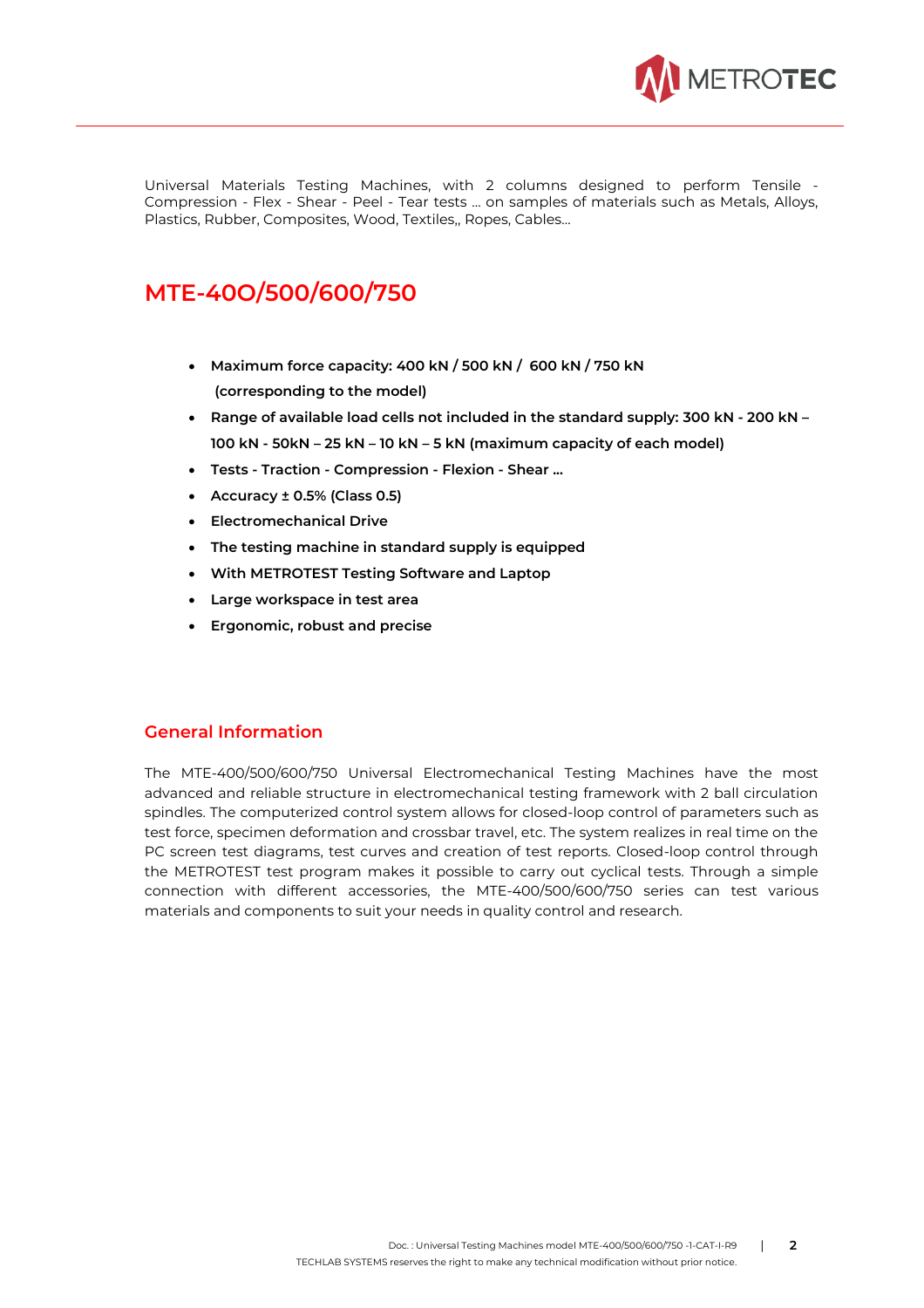

In the section on compliance with International Standards, it meets or exceeds the requirements of the following standards: ISO 7500-1, ASTM-E4, EN 10002-2, BS 1610, DIN 51221, and ISO 6892.

In order to configure the tests and complete the MTE-400/500/600/750 Universal Testing Machines, we optionally have a wide range of test accessories such as Jaws, Extensometers, Bending / Bending Bridges, Special Devices, etc.

The MTE-400/500/600/750 UNIVERSAL COMPUTERIZED TESTING MACHINES are made up of a robust floor frame in which the test frame is located. The test frame is made up of 2 drive and re-circulation spindles with protectors, low coefficient of friction and a guide column made of chrome plated and ground steel.

Force measurement is carried out through a compression-tension load cell housed in the mobile crossbar. The necessary test tools are attached to this load cell (not included in the standard supply of the Universal Testing Machines MTE-400/500/600/750).

The test framework admits overloads of 120% of the nominal force without affecting its measurement or operating precision, which gives the frame a great robustness and safety of correct operation under intensive work.

It has a system of upper and lower travel limiters adjustable independently by the user. Inside the base box are included the transmission elements, the transformer, regulation electronics, servo motor, etc.

#### **Features**

- **Fully computerized: The control and measurement system with a specific electronic card used for testing machines, performing the tare to zero and adding a setting which is very reliable.**
- **It has a Database manager for the test results which stores according to a standard format which facilitates analysis and transfer to other programs.**
- **Compliance with testing requirements for all types of materials with all international testing standards.**
- **With a wide range of graph functions, curve color changes, magnifications (zoom), reductions, curve auto-scaling can be performed (making it easier and shorter to run a test with a new material), displacement of the curves in the deformation axis, designate standard curve, association of labels to each graph, indication of the values digitally on the screen and printing of all kinds of test curves.**
- **Modular design makes it easier to upgrade software in the future.**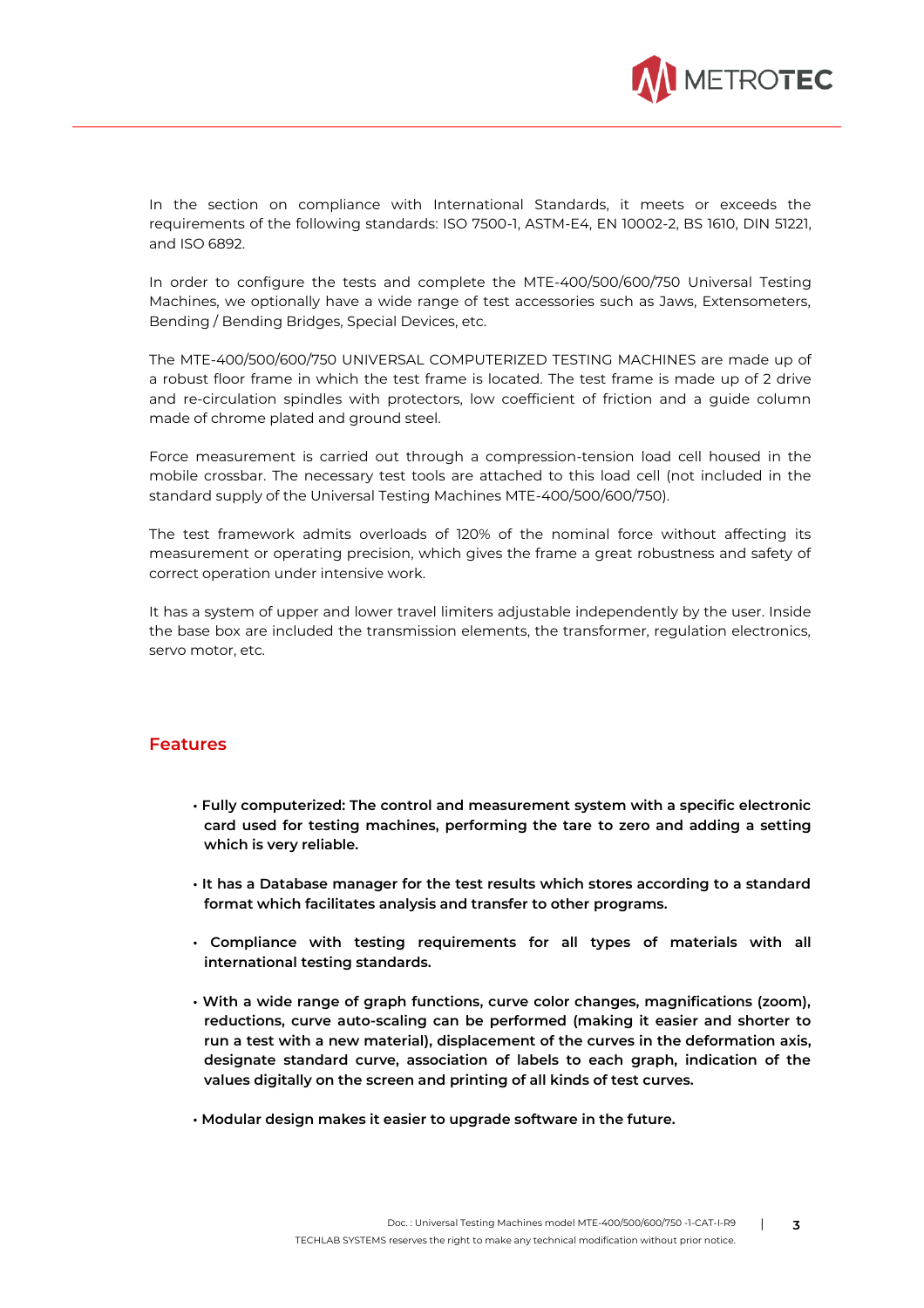

## **METROTEST material testing software**

METROTEST testing program based on WINDOWS MS is easy and fast to use to achieve different functions, adaptable to most operator habits. With all the integrated functions such as test sample information, sample choice, data display, data processing, data analysis, test operations ... easy to use.

|                                                                                                                | Martinha: DATA FLAMM, 20, 8, 42, 1925). TRACCKIN STANDAR          | 交待機                      |                                |                 |    |
|----------------------------------------------------------------------------------------------------------------|-------------------------------------------------------------------|--------------------------|--------------------------------|-----------------|----|
| plans Critician Libs                                                                                           | Calvas<br><b>Januar Classican</b><br><b><i><u>Pumpers</u></i></b> | le)                      | Zoom                           |                 |    |
| 00000                                                                                                          | 8.00 am/air  <br><b>SAL</b><br><b>MAINER</b>                      |                          |                                |                 |    |
| <b>Informe</b>                                                                                                 | laser                                                             |                          |                                |                 |    |
| <b>Referencia</b>                                                                                              | pruebas laser                                                     |                          |                                | <b>THE ROOM</b> |    |
|                                                                                                                |                                                                   | <b>Fillett</b>           |                                |                 |    |
| <b>REGEETA</b><br><b>Laters</b>                                                                                | Fuerza N                                                          | $\frac{1}{2}$            | Borrar probeta                 |                 | 福安 |
| <b>STRAFTA</b><br><b>Parterpilar</b>                                                                           | E.<br><b>MAG</b>                                                  | $-0.10000$<br>EB         | Copiar gráfica                 |                 |    |
| $\begin{array}{c c c c} & \text{amoston} \\ \hline \text{on} & \text{in} \\ \text{on} & \text{in} \end{array}$ |                                                                   | 岩に出<br>accoca<br>a a     |                                |                 |    |
| $-$<br><b>MACCINA</b><br><b><i>ARRISTMENT</i></b>                                                              | tem.                                                              |                          | Cambiar color de la<br>gráfica |                 |    |
| $rac{1}{8.44}$<br>ALL AT<br>Shinang Mrs<br>ELL-ME                                                              | <b>Lating</b>                                                     | Œ<br>28.3                | Asignar etiqueta               | <b>He deb</b>   |    |
|                                                                                                                | 出现<br><b>Since</b>                                                | 000000<br><b>CALLS</b>   | Mostrar curvas con             |                 |    |
|                                                                                                                | <b>GLAC</b>                                                       |                          | desplazamiento                 | 00000           | ш  |
|                                                                                                                | <br>$-$                                                           | <b>Metro</b>             | Designar curva patron          |                 |    |
|                                                                                                                | $-1185$<br>Alargamients %                                         | test                     | Introducción dimensiones       |                 |    |
| Precede case enters                                                                                            |                                                                   | <b><i>BRIGHT</i>IGHT</b> | de la probeta                  |                 | B  |

- **Very clear, intuitive, attractive interface design with information on the screen.**
- **Choice of different units for each of the results.**
- **Route of all the points of the graph, point by point.**
- **Association of labels to each graph.**
- **Creation and management of standard curves.**
- **Context sensitive help**
- **Customizable report**
- **Reports in PDF format directly without the need for additional software**
- **Automatic auto scaling on charts**
- **Test limits independent of graph limits**
- **Auto-save of results, specimen by specimen**
- **Single or multiple curve display**
- **Customizable interface**
- **Option to request sample dimensions at the beginning of each trial.**
- **On-screen information of the tasks being carried out by the program (log)**
- **Visual parameterization of results**

| <b>Informe</b>                                                                                                                                 | Ensayo de ejemplo<br>sittlomozonatka asdeuto               |                                 |                                                                                 |                    |  |
|------------------------------------------------------------------------------------------------------------------------------------------------|------------------------------------------------------------|---------------------------------|---------------------------------------------------------------------------------|--------------------|--|
| Referencia                                                                                                                                     |                                                            |                                 |                                                                                 |                    |  |
| Parametros Velocidades Calculto Centica<br>Procarga<br>Caida %<br><b>Betorns Automatico</b><br><b>Limite Fuerza</b><br><b>Limite Estension</b> | [1,00]<br>10<br>$\overline{\mathbf{v}}$<br>600.00<br>00.00 | ŵ<br>$\mathbf{H}$<br><b>Has</b> | $(0.00 - 90000.001)$<br>$(0 - 100)$<br>(9.00 - 50000,00).<br>$(0.00 - 1000.00)$ | <b>DK</b><br>Cussi |  |
|                                                                                                                                                |                                                            |                                 |                                                                                 | <b>Tarming</b>     |  |

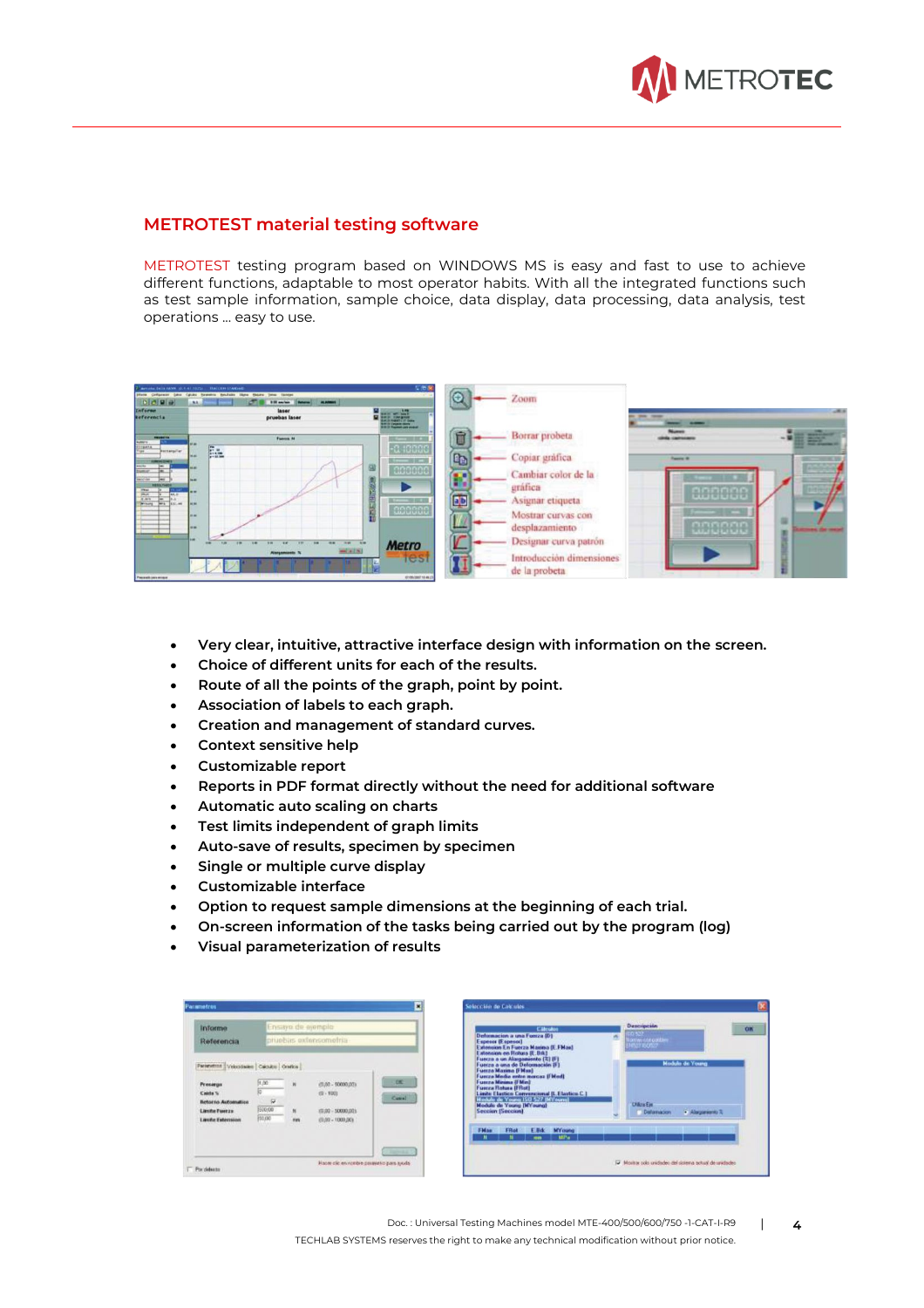

### **Control Software**

#### **Specific software with control module (maneuver):**

- Closed loop control of force, displacement, deformation or time
- Automatic selection and change of work scales
- Detection of the test piece break with automatic stop, adjustable by user.

As many control tabs can be created as desired. These tokens can be assigned to a "specimen" so that when testing a specimen it is done using its assigned control token. Possibility of independent zeroing in F and L, after one step.

- **Type Setpoint**: It is the action that the machine control will perform.
- **F** Force  $(N/s)$ .
- **R** Resistance  $(N/mm2/s)$ .
- **V** Speed (mm / min). In open loop (without PC control).
- **L** Displacement (mm / min). In closed loop (The PC will regulate the speed).

#### **Measurement software included**

Specially prepared for static tests on metals, which allows data to be acquired from a machine equipped with MBC3200 measurement electronics, using the PC communications port (RS232C) or through a USB input using commercial RS232C adapters -> USB).

#### **Main Features**

- Selection of control sheet (speeds, etc)
- Selection of specimen sheet with:
	- o **Reference or name** of the specimen
	- o **Sample** type Rectangular / Circular / Tubular
	- o **lo** long. initial of the test piece
	-
	- o **a, b / D / So** section dimensions % to calculate the Rpn
	- o **any desired value** (0.01% -0.2% -1%)
	-
- Selection of test sheet (Test number, material, and other fields to be defined by user)
- Scale on automatic or manual test charts
- Representation in real time in units "force-deformation"
- User selectable units
- Simultaneous digital display with graph
- Possibility of zooming in any area, from the mouse.
- Possibility of manually choosing scales and units.
- Automatic archive of the X-Y values of the graph in a security file.
- Possibility to compare graphics on screen.
- Ease of calculation and presentation of limits
	- o ReH, ReL (apparent in sweet steels)
	- $\circ$  Rpn (n = 0.2% or any value entered)
	- o E elastic modulus of the material
	- o Rm maximum resistance
	- o Elongation
	- o Other test parameters (Ag, E, N, R, ...)
	- o Z Constraint Coefficient

- Database (results sheets) (MS-Access compatible)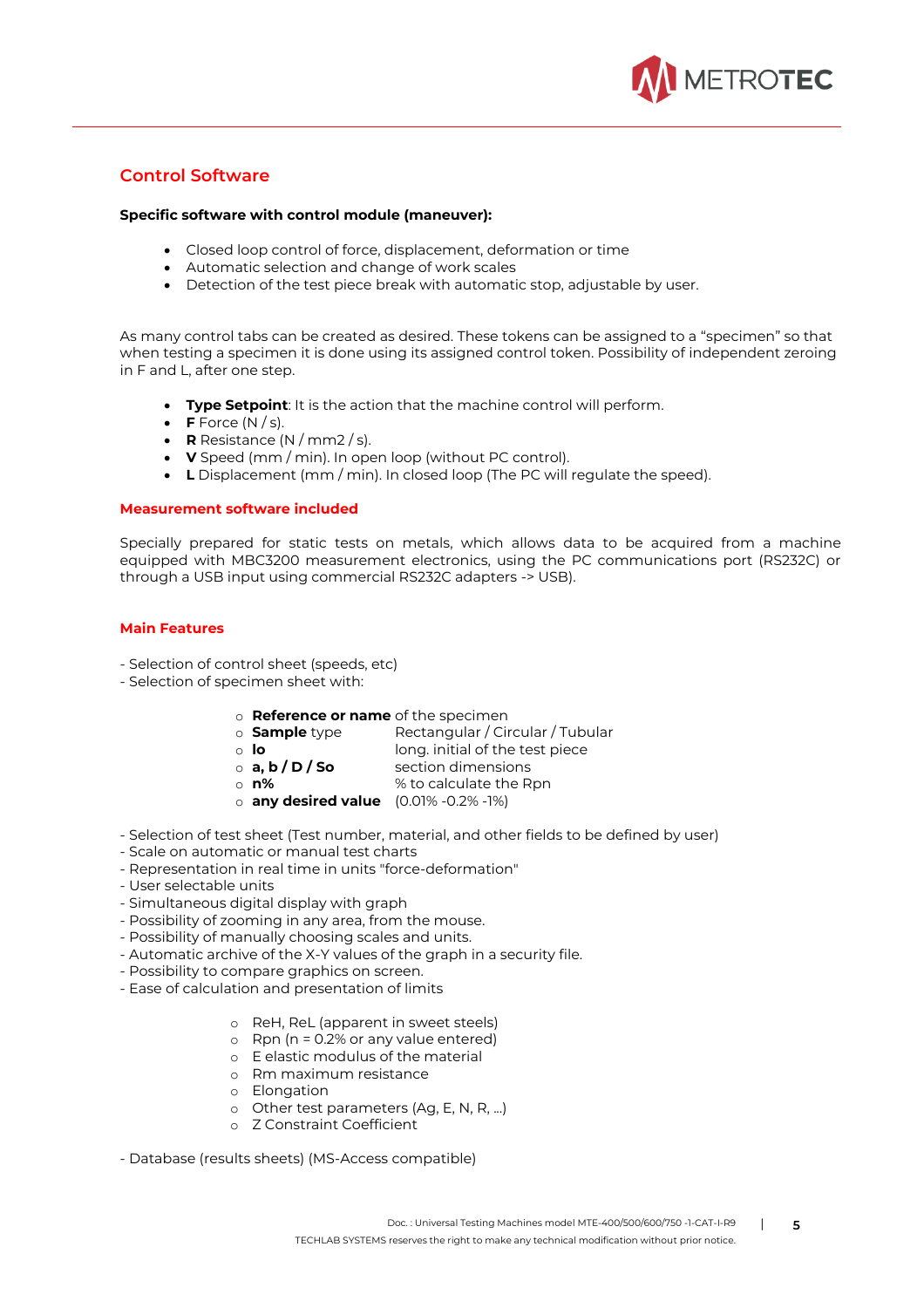

Depending on the type of materials and shapes of the test specimens to be tested, we have a wide range of accessories and test tools, such as Grips, Extensometers, Temperature Chambers...

**Ask us about your testing needs!**





**Wedge-type Grips** (Metals - Plastics - Wires – Cables - Composites**…)**



**Compression Plates** Square - Rectangular - Circular





**Thermal Test Chambers at different temperatures** **Safety enclosures** 



**High Temperature Test Furnaces** (Between 1100 and 1500 ºC)

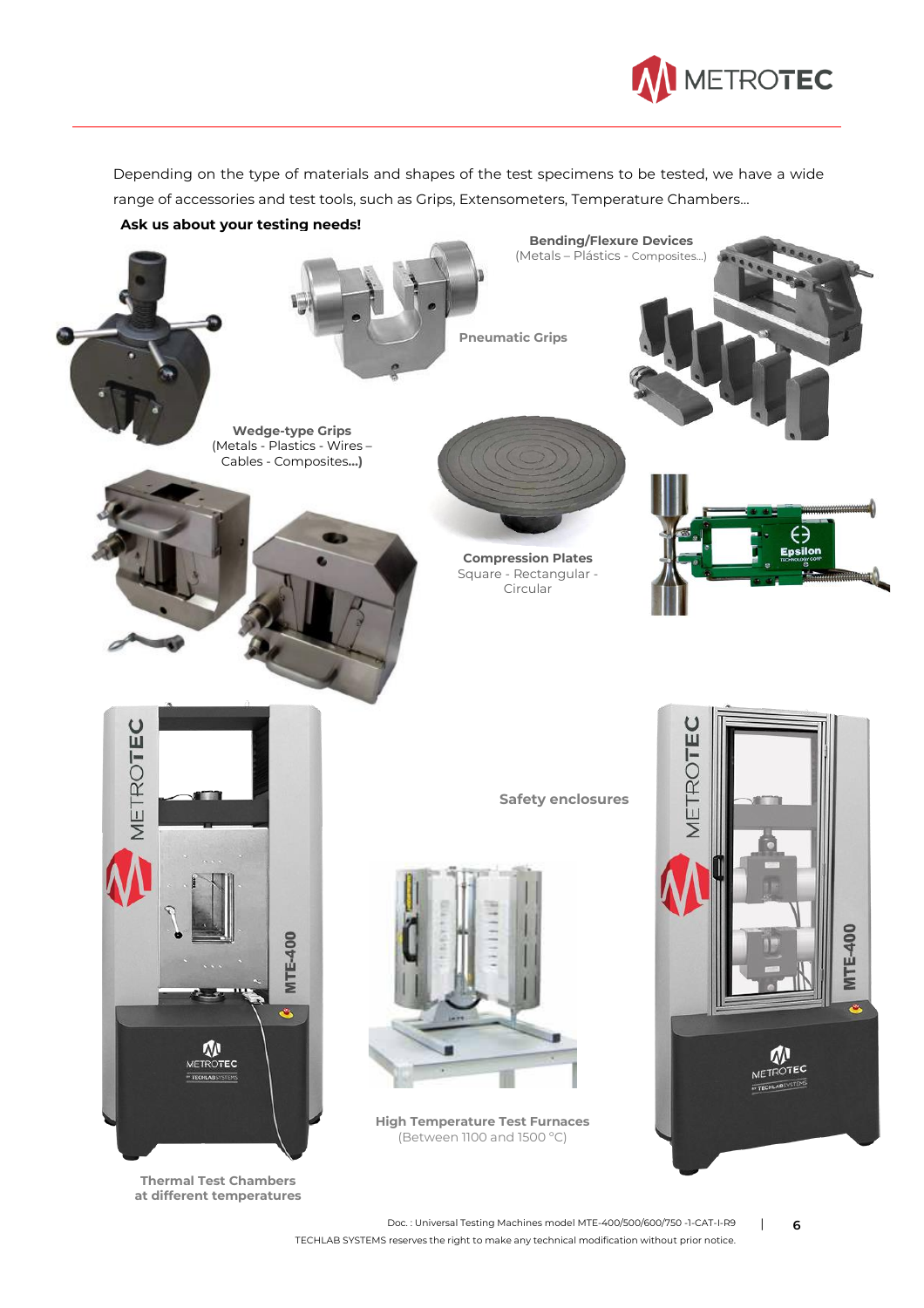

### **Functional Technical Specifications**

#### Control unit

- **PC Control and METROTEST Testing Software**
- **Level of breakage of the sample (% of force drop at the end of the test)**
- **Maintenance of Peak Force / Extension in Tension or Compression**
- **Selection of force and deformation units**
- **External control mode by PC**
- **RS-232 serial port**

#### Force measurement

- **Range: 2% to 100% - Accuracy 0.5% of applied force**
- **Precision in Forces: Class 0.5 (accuracy ± 0.5%)**
- **Load reading resolution: 1 / 200,000 points:**
- o **1 / 100,000 in Traction**
- o **1 / 100,000 in Compression**
- **Force Data Sampling Rate (internal): 30,000 S / second**
- **Digital load tare 20% with the Load Cell at its maximum capacity**
- **Selectable units: kN, N, cN, kgf, gf, lbf.**
- **Protection system of the Load Cell**
- **Programmable pre-load**
- **18 bit high speed A / D converter**

#### Measurement of travel (mobile crosshead)

- **Direct measurement from the drive spindles**
- **Single measurement range (1 scale)**
- **Reading resolution: 0.001 mm**
- **Auto-return precision, better than 0.05mm**
- **Selectable units: Millimeters and Inches**
- **Programmable extension limits**

#### Speed control

- **Servo motor drive**
- **Variable speed range (see table)**
- **Variable return speed within range (see table)**
- **Default speed resolution: <0.02mm / minute**
- **Speed accuracy: ≤ ± 0.5%**
- **Variable Preload speed within the range (see table)**
- **Current protection system**